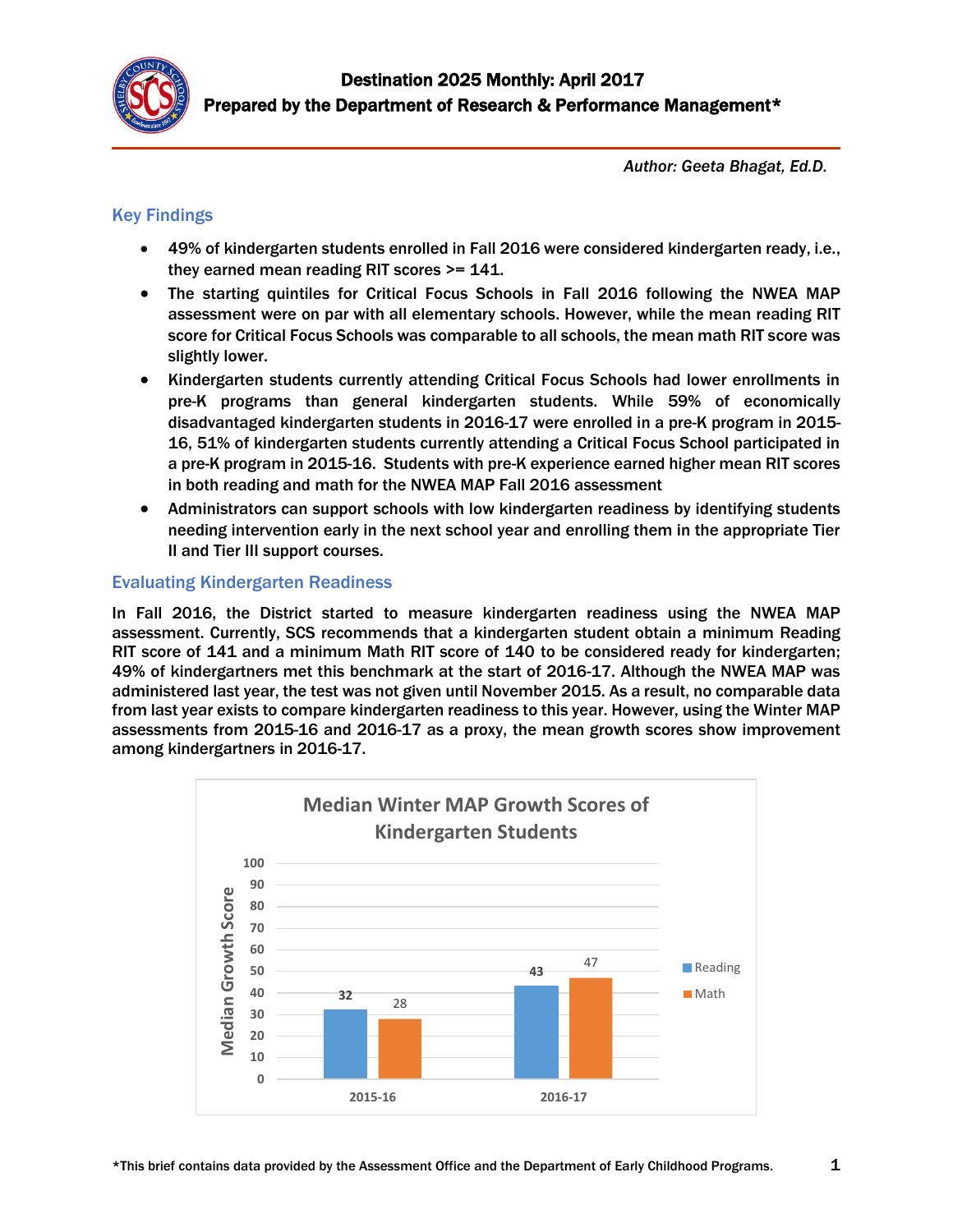

In Fall 2016, 49% of the children enrolled in kindergarten earned a RIT reading score of 141 or above; i.e. they were considered ready for kindergarten. Additionally, the Department of Assessment and Accountability made the following observations contrasting the readiness of children who had enrolled in a previous pre-K program versus children who had not completed a pre-K program:

- The Fall 2016 MAP data for kindergarten students with pre-K experience resulted in a 9-point higher Achievement Percentile Mean in Reading and Math than students that have no pre– K experience.
- Students with pre–k experience exceeded the district RIT goal for Foundational Skills; Language and Writing; Operations and Algebraic Thinking; Number and Operations.
- Students with pre–k experience had a 9- to 15-point higher Achievement Percentile Mean in Reading and Math in subgroups such as gender, economically disadvantaged, race, and English Language Learners.

One additional kindergarten readiness measure that continues to be used by the Department of Early Childhood Programs has been iStation scores. Currently, the target goal is for 77% of the students to exit pre-K with the prerequisite literacy skills that are required for kindergarten success; i.e., their iStation literacy scores need to be on the  $40<sup>th</sup>$  percentile or above. Of all students that met the minimum Reading RIT score for kindergarten readiness in 2016-17, 74% exited pre-K the previous year with adequate iStation scores (40<sup>th</sup> percentile or above).

# Starting Quintile Levels of All Kindergarten Students vs. Critical Focus Schools

In this study, the starting quintiles of Kindergarten students taking the NWEA MAP in Fall, 2016 were compared for the general kindergarten population, as well as the 14 elementary schools that are part of the Critical Focus Schools. On the Fall 2016 MAP assessment, students from the Critical Focus Schools had a mean reading RIT score of 137.6 and a mean math RIT score of 131.7. In general, kindergarten students had a mean reading score of 138.6 and a mean math score of 134.4, meaning Critical Focus Schools are currently performing on par with all elementary schools in reading, while they are performing slightly worse in math. Starting quintiles for the individual Critical Focus Schools are found in Appendix A.

Using the results from the same test administration, the starting quintiles were compared for both Critical Focus Schools and the general Kindergarten population. Students in the top (fifth) quintile scored in the  $81$ <sup>st</sup>-100<sup>th</sup> percentile, while those in the bottom (first) quintile scored in the  $1$ <sup>st</sup>-20<sup>th</sup> percentile compared to a national sample of kindergarten students. Students at the Critical Focus schools had comparable starting quintiles to all elementary schools in both reading and math. For both groups, administrators and teachers can ensure students with reading or math deficiencies get the appropriate interventions. Specifically, principals will need to benchmark the students with MAP scores in the bottom 15% in easyCBM and refer them to the appropriate intervention programs.

Beyond overall quintile scores, Fall MAP results provide educators with a sense of students' relative strengths and weaknesses within each subject through goal strands. The distribution of students by goal strand are shown in the following charts and ranked from highest performing to lowest performing strand for each subject and student group. For example, kindergartners performed best on the geometry strand and lowest on operations & algebraic thinking within the math assessment.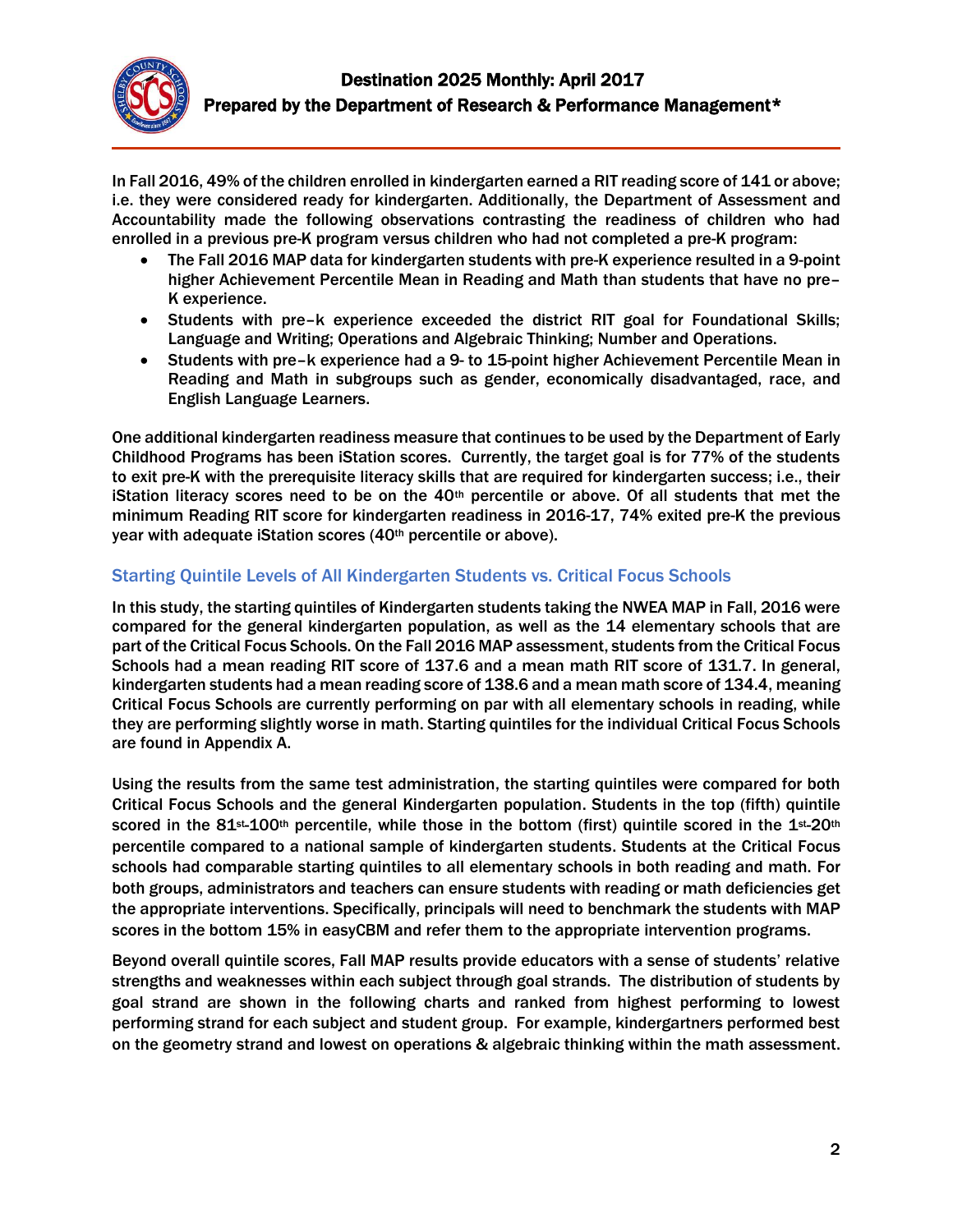# Percentage of Kindergarten Students in Each Achievement Quintile, Fall 2016—Math



## Percentage of Kindergarten Students in Each Achievement Quintile, Fall 2016—Reading

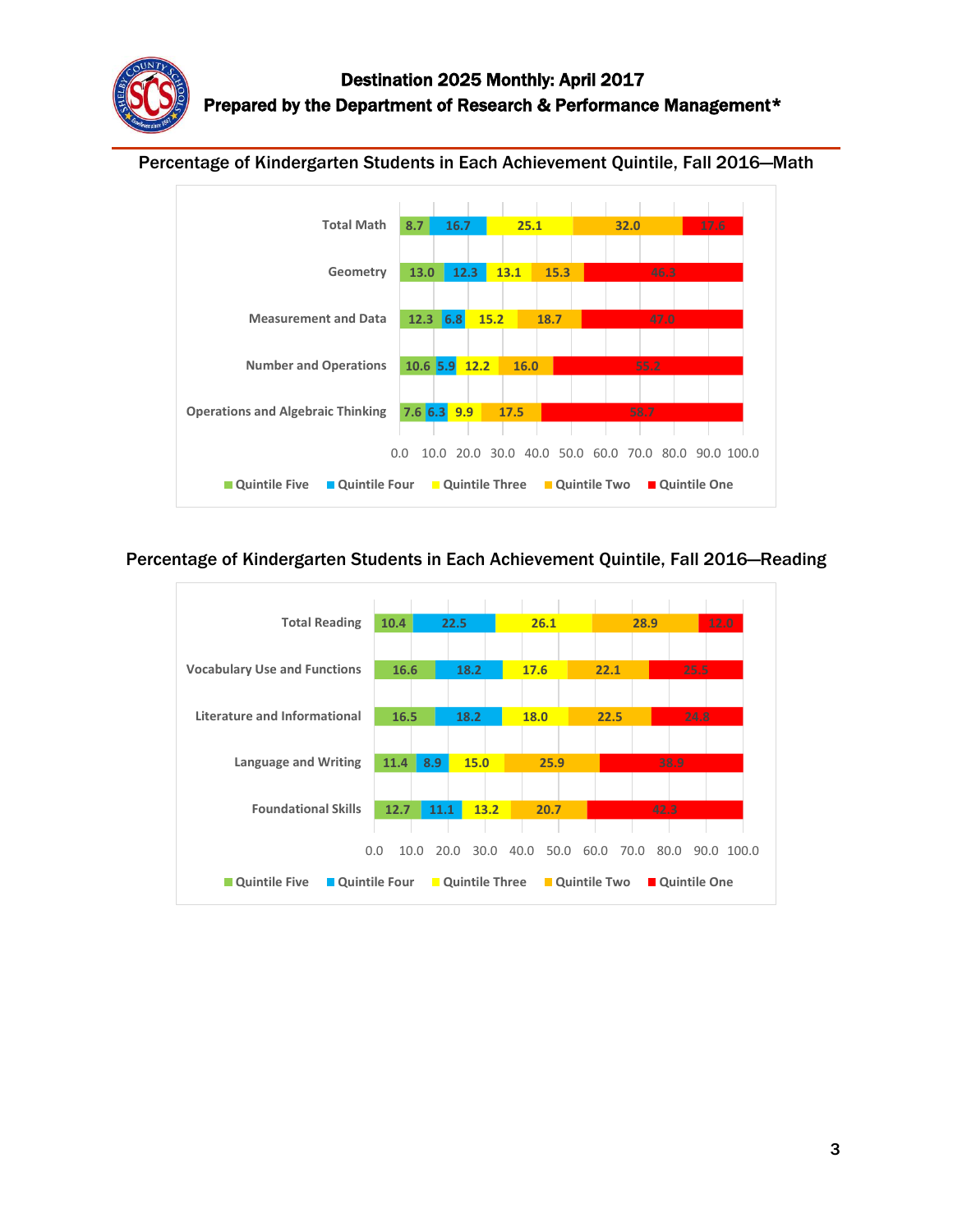

# Percentage of Kindergarten Students in Each Achievement Quintile for Critical Focus Schools, Fall 2016—Math



# Percentage of Kindergarten Students in Each Achievement Quintile for Critical Focus Schools, Fall 2016—Reading

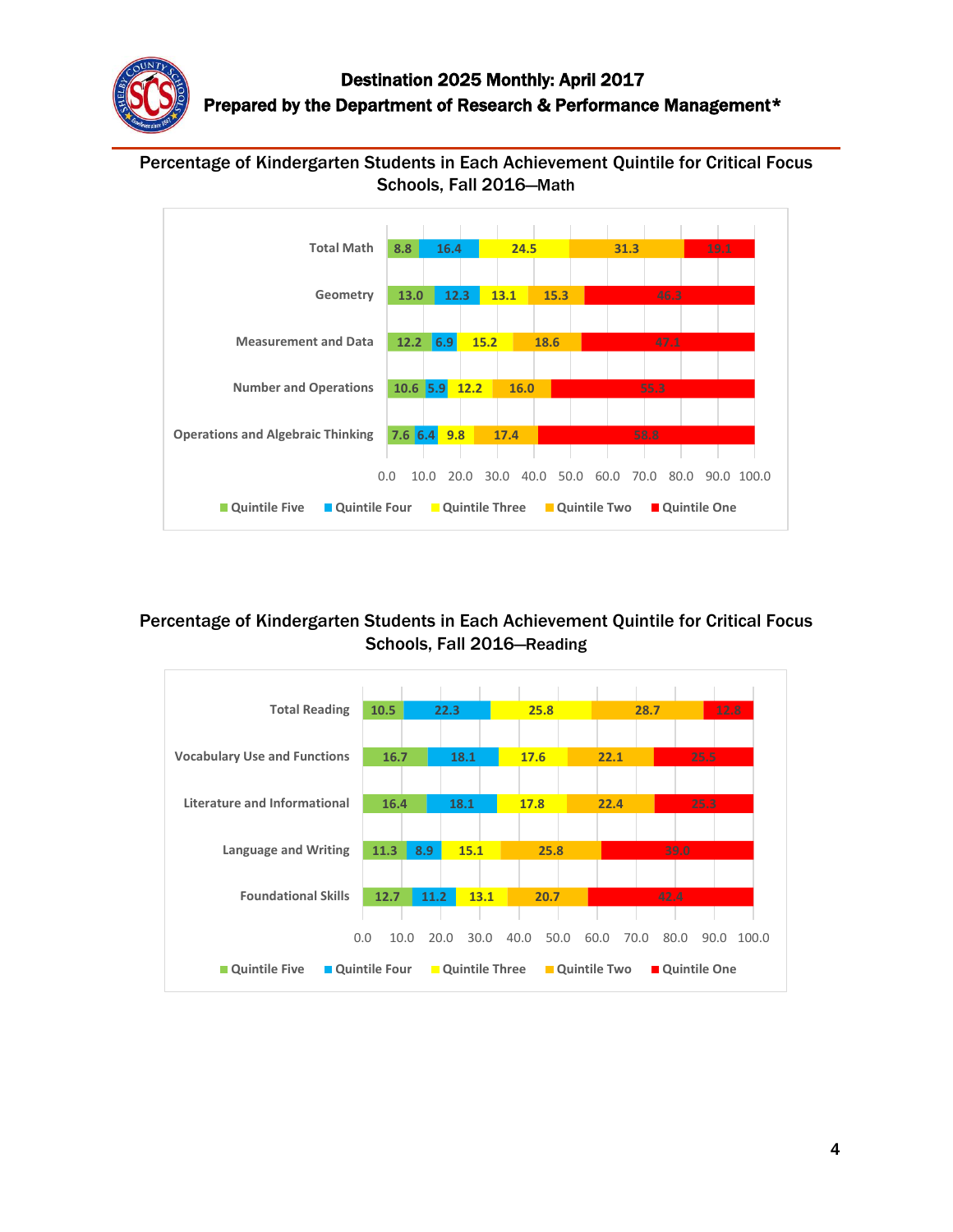

## EasyCBM Benchmark and Enrollment in Intervention Courses

Every fall, winter, and spring, Assessment provides a list of the students scoring on the bottom 15% of NWEA MAP to the schools that then assess the students in easyCBM to determine their tier for intervention. Once the students are benchmarked in easyCBM, those students scoring on the  $1<sup>st</sup>$  to 9th percentile are referred for Tier III intervention, while those scoring on the 10<sup>th</sup> to the 24<sup>th</sup> percentile are referred for Tier II intervention.

In Fall 2016, 942 kindergarten students were identified as needing intervention in math, while 882 were identified as needing intervention in reading. Out of the 942 math students, 730 students were benchmarked in easyCBM, and 302 students were enrolled in intervention classes. Out of the 882 students identified as needing reading intervention, 695 were benchmarked and 318 students were enrolled in the appropriate Tier II or Tier III classes. Table I breaks down the risk level of benchmarked kindergarten students. A risk level of "low" means that student should be placed in Tier I. A risk level of "some" indicates that the student should be enrolled in a Tier II course, while a risk level of "high" indicates that a student should be enrolled in Tier III intervention courses.

|                       | <b>Low Risk</b> | <b>Some Risk</b> | <b>High Risk</b> | Total<br><b>Benchmarked</b> |
|-----------------------|-----------------|------------------|------------------|-----------------------------|
| <b>Reading All KK</b> | 284 (41%)       | 197 (28%)        | 214 (31%)        | 695                         |
| <b>Math All KK</b>    | 254 (35%)       | 234 (32%)        | 242 (33%)        | 730                         |

Table I. Risk Levels of Benchmarked Kindergarten Students

# Prior Enrollment in a Pre-K Program

One other way to assess kindergarten readiness is the successful completion of a certified pre-K program. Table 2 lists the pre-K participation for SCS for the last four years. Out of the 8,115 economically disadvantaged (ED) students enrolled in Kindergarten for 2016-17, 4,765 (59%) completed a pre-K program in 2015-16. 405 out of 798 kindergarten students currently enrolled in Critical Focus Schools (51%) were enrolled in a pre-K program last year. In order to increase participation in pre-K programs, the Department of Early Childhood Programs suggests that approximately 3,000 additional pre-K seats are created in SCS schools to accommodate all the expected economically disadvantaged children in the District. Moreover, students who enrolled in a pre-K program in 2015-16 had higher mean reading and math RIT scores than students who had not enrolled in a pre-K program. Table 3 lists the schools that had the highest pre-K participation in 2016-17. Although the math RIT scores did not meet the standards for kindergarten readiness, all ten schools had mean reading scores that indicated their students were prepared for kindergarten. Charters were not included in the list because they are not required to use the NWEA MAP to access their students. Given early indications that pre-K participants are more likely to start kindergarten better off academically, these findings suggest that increasing pre-K program participation would increase kindergarten readiness.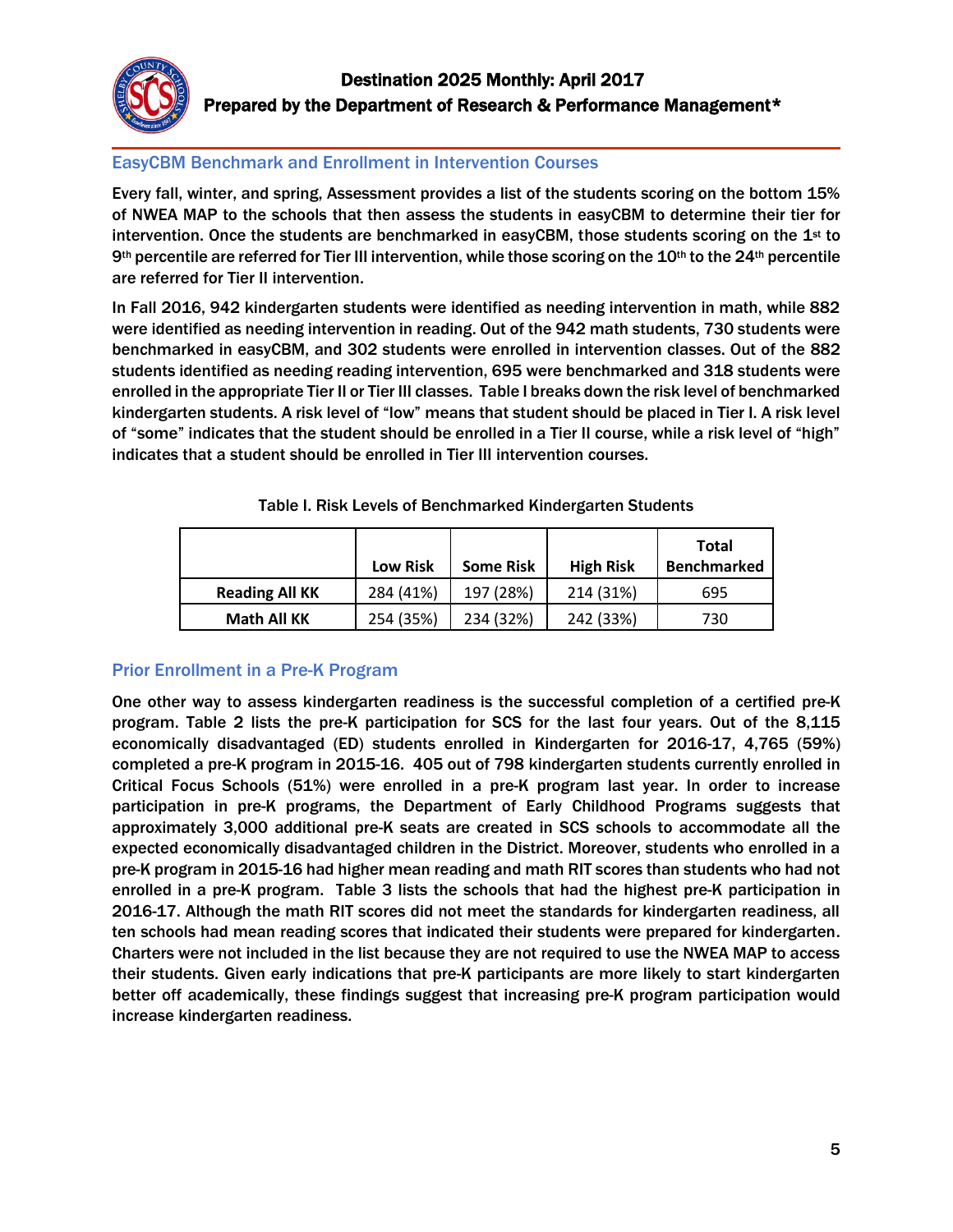

Table 2. Pre-K Enrollment for SCS-2013-2016



#### Table 3. Schools With the Highest Pre-k Enrollment and Mean RIT Scores (2016-17)

| <b>School</b>                       | <b>Percent Who</b><br><b>Attended Pre-K</b><br>1516 | <b>Mean RIT</b><br><b>Score Fall</b><br>2016<br><b>Reading</b> | <b>Mean RIT</b><br><b>Score Fall</b><br><b>2016 Math</b> |
|-------------------------------------|-----------------------------------------------------|----------------------------------------------------------------|----------------------------------------------------------|
| Delano Elementary                   | 96                                                  | 141                                                            | 136                                                      |
| Downtown Elementary                 | 93                                                  | 142                                                            | 139                                                      |
| Raleigh-Bartlett Meadows Elementary | 88                                                  | 136                                                            | 132                                                      |
| Dexter Elementary                   | 86                                                  | 141                                                            | 136                                                      |
| Hawkins Mill Elementary             | 84                                                  | 141                                                            | 135                                                      |
| LaRose Elementary                   | 83                                                  | 140                                                            | 133                                                      |
| Magnolia Elementary                 | 83                                                  | 140                                                            | 136                                                      |
| <b>Brownsville Road Elementary</b>  | 82                                                  | 143                                                            | 137                                                      |
| Evans Elementary                    | 81                                                  | 141                                                            | 137                                                      |
| Riverwood Elementary School         | 81                                                  | 146                                                            | 142                                                      |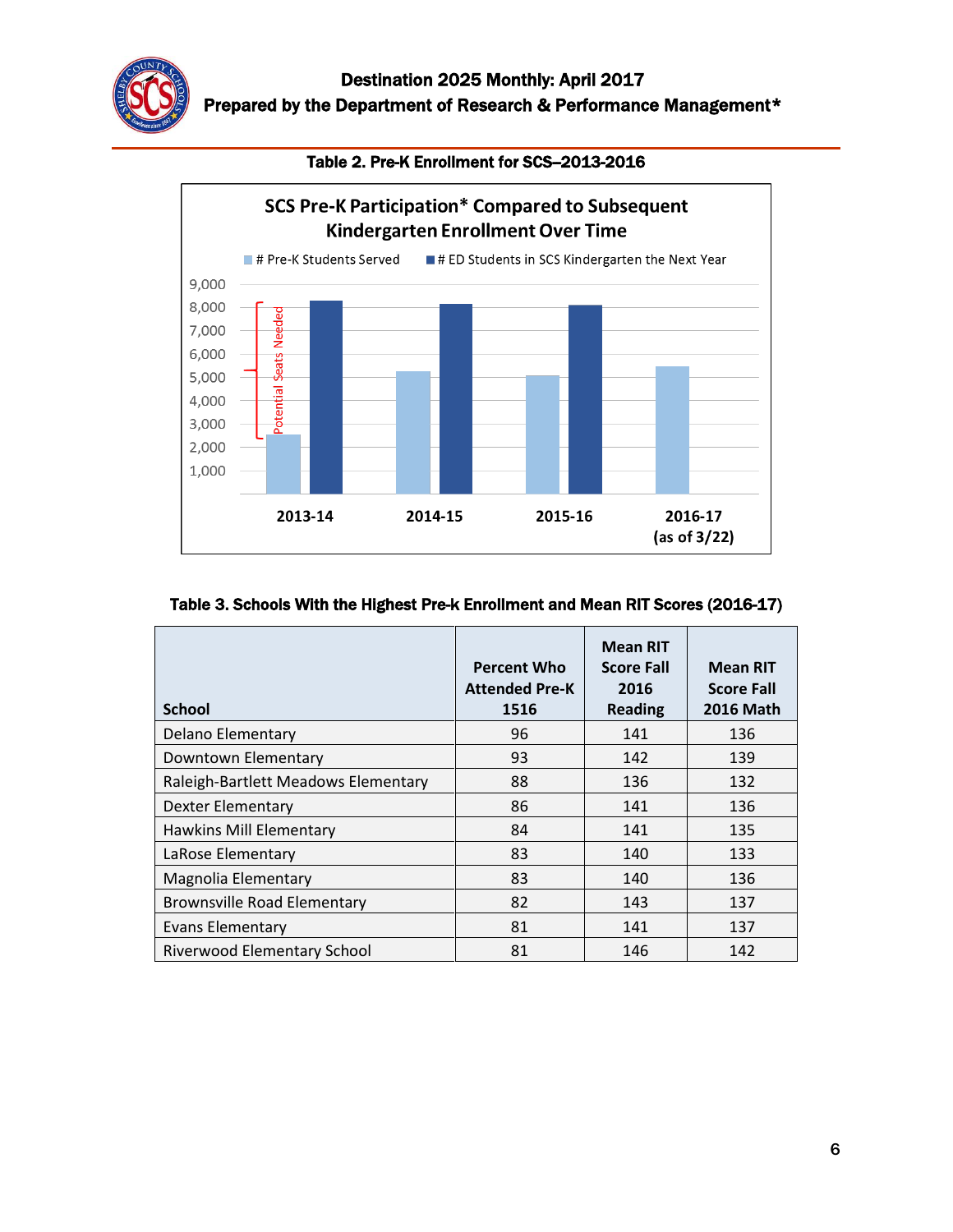

## Percent of Kindergarten Students Who Attended a Pre-K program vs. Mean RIT Score (Reading)

Across all SCS elementary schools, those with 70% or more kindergartners participating in pre-K were more likely to achieve a high mean RIT score in reading compared to those with lower rates of pre-K enrollment.



#### Percent of Kindergarten Students Who Attended a Pre-K program vs. Mean RIT Score (Math)

Across all SCS elementary schools, those with 75% or more kindergartners participating in pre-K were more likely to achieve a high mean RIT score in math compared to those with lower rates of pre-K enrollment.

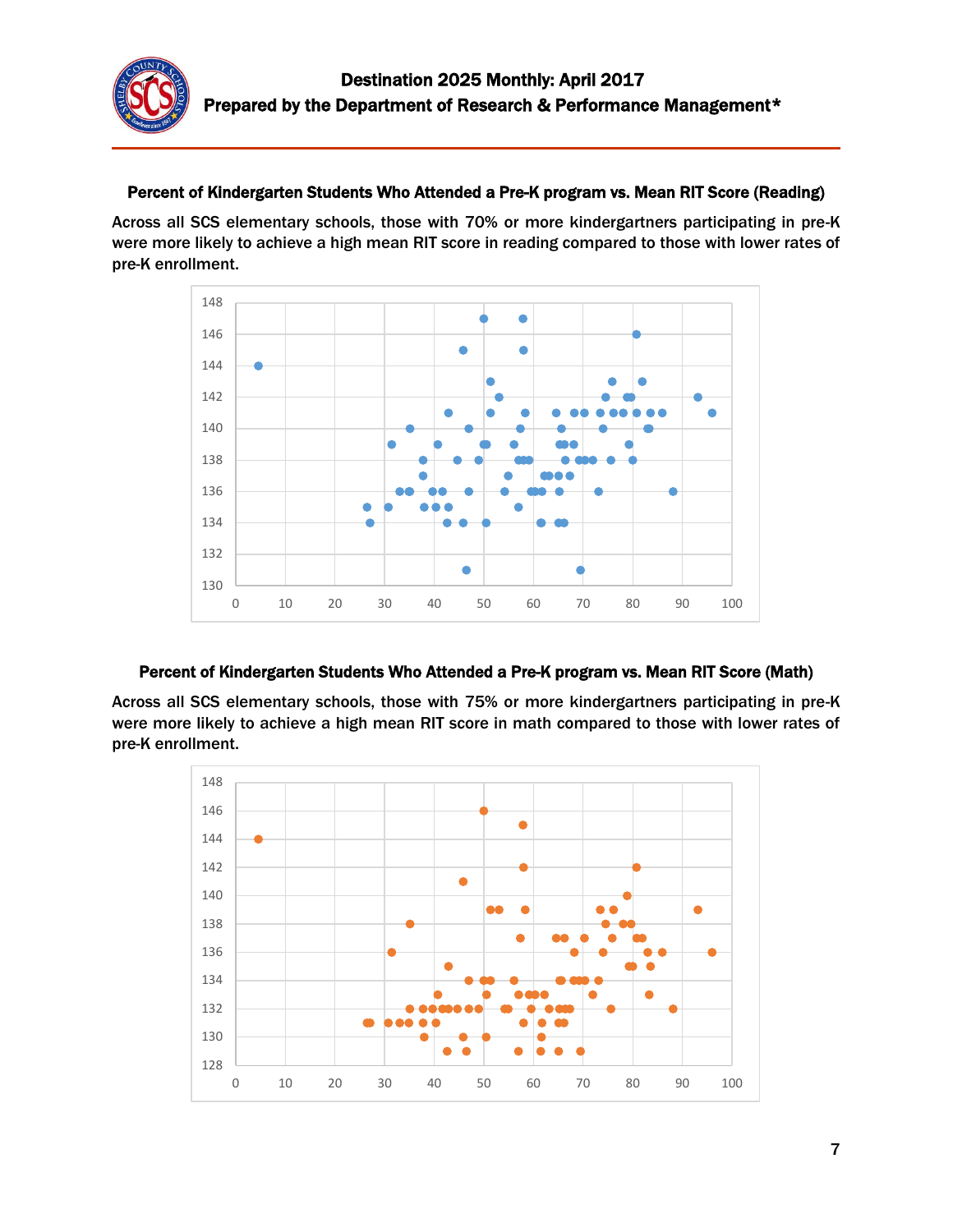

At SCS pre-K programs, kindergarten readiness is measured at the end of the year using iStation. Currently, the target goal is for 77% of students to exit pre-K with iStation scores in the 40<sup>th</sup> percentile or above. At the end of the 2015-16 year, 74% exited pre-K with adequate iStation scores. The exit scores have increased since the 2013-14 school year. These data support the enrollment of economically disadvantaged students in a certified pre-K program in order to ensure kindergarten readiness.

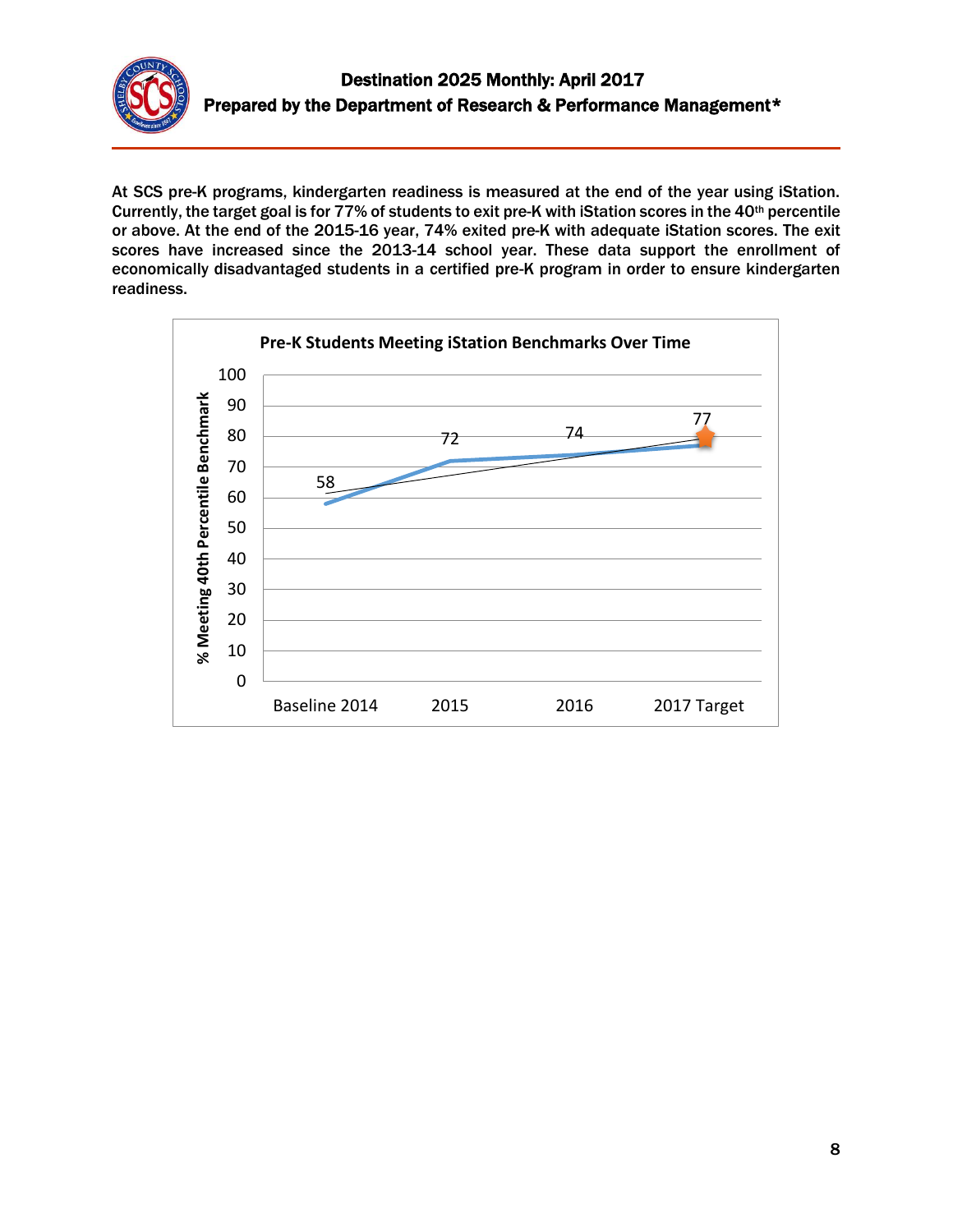

| <b>Appendix A</b> |  |
|-------------------|--|
|                   |  |

Starting Quintiles of Kindergarten Students-Critical Focus Schools-Fall 2016

| <b>Alcy Elementary</b> | <b>Mathematics</b> |            |               | <b>Reading</b> |
|------------------------|--------------------|------------|---------------|----------------|
| Quintile               | <b>Number</b>      | Percentage | <b>Number</b> | Percentage     |
| <b>Bottom</b>          | 10                 | 24.4       |               | 11.9           |
| Two                    | 13                 | 31.7       | 17            | 40.5           |
| Three                  | 11                 | 26.8       |               | 11.9           |
| Four                   |                    | 12.2       | 10            | 23.8           |
| Top                    |                    | 4.9        |               | 11.9           |

 $N = 41$  (Mathematics)  $N = 42$  (Reading)

| <b>Alton Elementary</b> | <b>Mathematics</b> |            |               | <b>Reading</b> |
|-------------------------|--------------------|------------|---------------|----------------|
| Quintile                | <b>Number</b>      | Percentage | <b>Number</b> | Percentage     |
| <b>Bottom</b>           | 8                  | 17.0       |               | 17.0           |
| Two                     | 16                 | 34.0       | 16            | 34.0           |
| Three                   | 12                 | 25.5       | 12            | 25.5           |
| Four                    |                    | 14.9       |               | 10.6           |
| Top                     |                    | 8.5        |               | 12.8           |

 $N = 47$  (Mathematics)  $N = 47$  (Reading)

| <b>Charjean Elementary</b> | <b>Mathematics</b> |            | <b>Reading</b> |            |
|----------------------------|--------------------|------------|----------------|------------|
| Quintile                   | <b>Number</b>      | Percentage | <b>Number</b>  | Percentage |
| <b>Bottom</b>              |                    | 14.3       |                | 6.1        |
| Two                        | 18                 | 36.7       | 20             | 40.8       |
| Three                      |                    | 16.3       | 16             | 32.7       |
| Four                       | 13                 | 26.5       |                | 14.3       |
| Top                        |                    | 6.1        |                | 6.1        |

#### $N = 49$  (Mathematics)  $N = 49$  (Reading)

| <b>Dunbar Elementary</b> | <b>Mathematics</b> |            |        | <b>Reading</b> |
|--------------------------|--------------------|------------|--------|----------------|
| Quintile                 | Number             | Percentage | Number | Percentage     |
| One                      | 10                 | 18.9       |        | 9.4            |
| Two                      | 21                 | 39.6       | 17     | 32.1           |
| Three                    | 8                  | 15.1       | 11     | 20.8           |
| Four                     | 6                  | 11.3       | 14     | 26.4           |
| Five                     |                    | 15.1       | 6      | 11.3           |

 $N = 53$  (Mathematics)  $N = 53$  (Reading)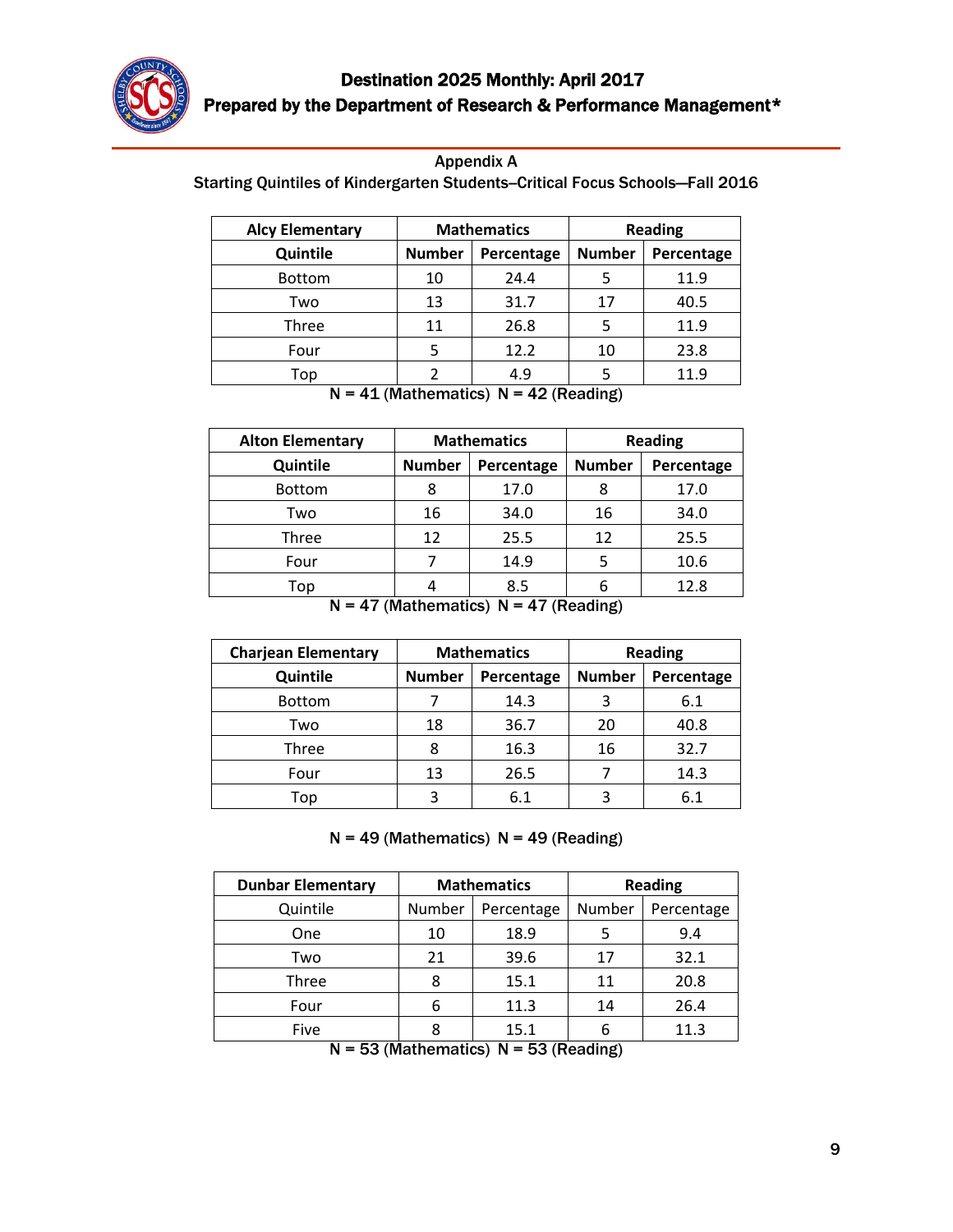

# Destination 2025 Monthly: April 2017 Prepared by the Department of Research & Performance Management\*

| <b>Goodlett Elementary</b> | <b>Mathematics</b> |            |               | <b>Reading</b> |
|----------------------------|--------------------|------------|---------------|----------------|
| Quintile                   | <b>Number</b>      | Percentage | <b>Number</b> | Percentage     |
| <b>Bottom</b>              | 13                 | 18.1       | 12            | 16.7           |
| Two                        | 22                 | 30.6       | 24            | 33.3           |
| Three                      | 14                 | 19.4       | 20            | 27.8           |
| Four                       | 15                 | 20.8       |               | 9.7            |
| Top                        |                    | 11 1       |               | 12.5           |

# $N = 72$  (Mathematics)  $N = 72$  (Reading)

| <b>Hamilton Elementary</b> | <b>Mathematics</b> |            |               | <b>Reading</b> |
|----------------------------|--------------------|------------|---------------|----------------|
| Quintile                   | <b>Number</b>      | Percentage | <b>Number</b> | Percentage     |
| <b>Bottom</b>              |                    | 16.3       | 3             | 6.0            |
| Two                        | 23                 | 46.9       | 20            | 40.0           |
| Three                      | 10                 | 20.4       | 13            | 26.0           |
| Four                       |                    | 10.2       |               | 14.0           |
| Top                        | 3                  | 6.1        |               | 14.0           |

## $N = 49$  (Mathematics)  $N = 50$  (Reading)

| <b>Hawkins Mill</b> |               |                    |               |                |
|---------------------|---------------|--------------------|---------------|----------------|
| Elementary          |               | <b>Mathematics</b> |               | <b>Reading</b> |
| Quintile            | <b>Number</b> | Percentage         | <b>Number</b> | Percentage     |
| <b>Bottom</b>       | 8             | 13.3               |               | 3.3            |
| Two                 | 20            | 33.3               | 17            | 28.3           |
| Three               | 16            | 26.7               | 22            | 36.7           |
| Four                | 14            | 23.3               | 15            | 25.0           |
| Top                 |               | 3.3                |               | 6.7            |

 $N = 60$  (Mathematics)  $N = 60$  (Reading)

| <b>Knight Road</b> |               |                    |               |                |
|--------------------|---------------|--------------------|---------------|----------------|
| Elementary         |               | <b>Mathematics</b> |               | <b>Reading</b> |
| Quintile           | <b>Number</b> | Percentage         | <b>Number</b> | Percentage     |
| <b>Bottom</b>      | 19            | 22.9               | 8             | 9.6            |
| Two                | 25            | 30.1               | 31            | 37.3           |
| Three              | 20            | 24.1               | 24            | 28.9           |
| Four               | 14            | 16.9               | 12            | 14.5           |
| Top                |               | 6.0                | 8             | 9.6            |

 $N = 83$  (Mathematics)  $N = 83$  (Reading)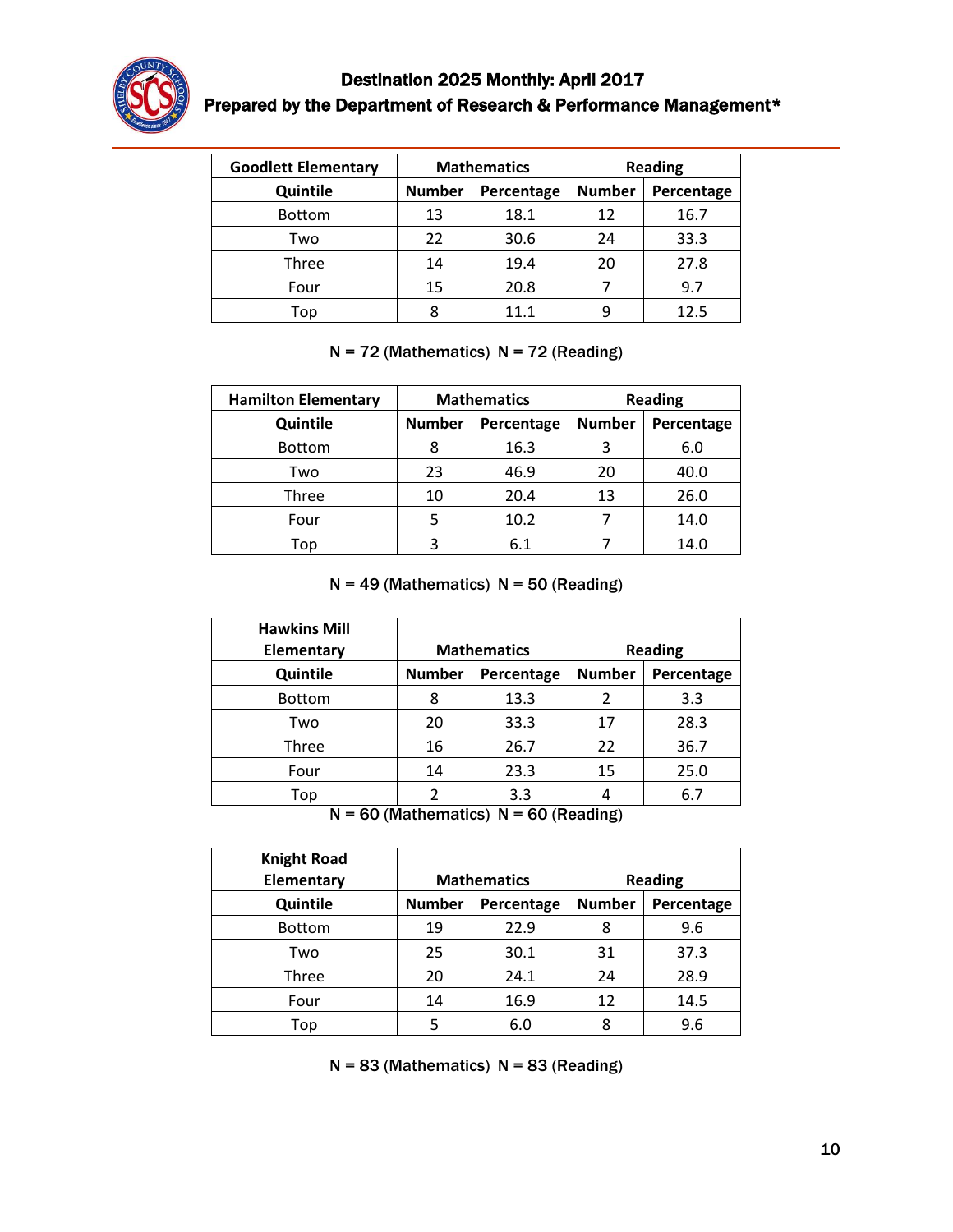

# Destination 2025 Monthly: April 2017 Prepared by the Department of Research & Performance Management\*

| <b>Lucy Elementary</b> | <b>Mathematics</b> |            |               | <b>Reading</b> |
|------------------------|--------------------|------------|---------------|----------------|
| Quintile               | <b>Number</b>      | Percentage | <b>Number</b> | Percentage     |
| <b>Bottom</b>          |                    | 13.5       |               | 2.7            |
| Two                    | 8                  | 21.6       |               | 18.9           |
| Three                  |                    | 21.6       | 11            | 29.7           |
| Four                   |                    | 21.6       | 10            | 27.0           |
| Top                    |                    | 21.6       |               | 21.6           |

## $N = 37$  (Mathematics)  $N = 37$  (Reading)

| <b>Magnolia Elementary</b> | <b>Mathematics</b> |            | <b>Reading</b> |            |
|----------------------------|--------------------|------------|----------------|------------|
| Quintile                   | <b>Number</b>      | Percentage | <b>Number</b>  | Percentage |
| <b>Bottom</b>              |                    | 14.3       |                | 4.0        |
| Two                        | 16                 | 32.7       | 10             | 20.0       |
| Three                      | 14                 | 28.6       | 18             | 36.0       |
| Four                       | 11                 | 22.4       | 15             | 30.0       |
| Top                        |                    | 2.0        |                | 10.0       |

## $N = 49$  (Mathematics)  $N = 50$  (Reading)

| <b>Manor Lake</b><br>Elementary | <b>Mathematics</b> |            | <b>Reading</b> |            |
|---------------------------------|--------------------|------------|----------------|------------|
| Quintile                        | <b>Number</b>      | Percentage | <b>Number</b>  | Percentage |
| <b>Bottom</b>                   | 9                  | 17.0       | 6              | 11.3       |
| Two                             | 21                 | 39.6       | 16             | 30.2       |
| Three                           | 12                 | 22.6       | 14             | 26.4       |
| Four                            |                    | 13.2       | 12             | 22.6       |
| Top                             |                    | 7.5        | 5              | 9.4        |

 $N = 53$  (Mathematics)  $N = 53$  (Reading)

| <b>Northaven Elementary-</b><br><b>Middle</b> | <b>Mathematics</b> |            | <b>Reading</b> |            |
|-----------------------------------------------|--------------------|------------|----------------|------------|
| Quintile                                      | <b>Number</b>      | Percentage | <b>Number</b>  | Percentage |
| <b>Bottom</b>                                 | 11                 | 23.9       | 4              | 8.7        |
| Two                                           | 12                 | 26.1       | 11             | 23.9       |
| Three                                         | 13                 | 28.3       | 12             | 26.1       |
| Four                                          |                    | 15.2       | 14             | 30.4       |
| Top                                           | 3                  | 6.5        | 5              | 10.9       |

 $N = 46$  (Mathematics)  $N = 46$  (Reading)